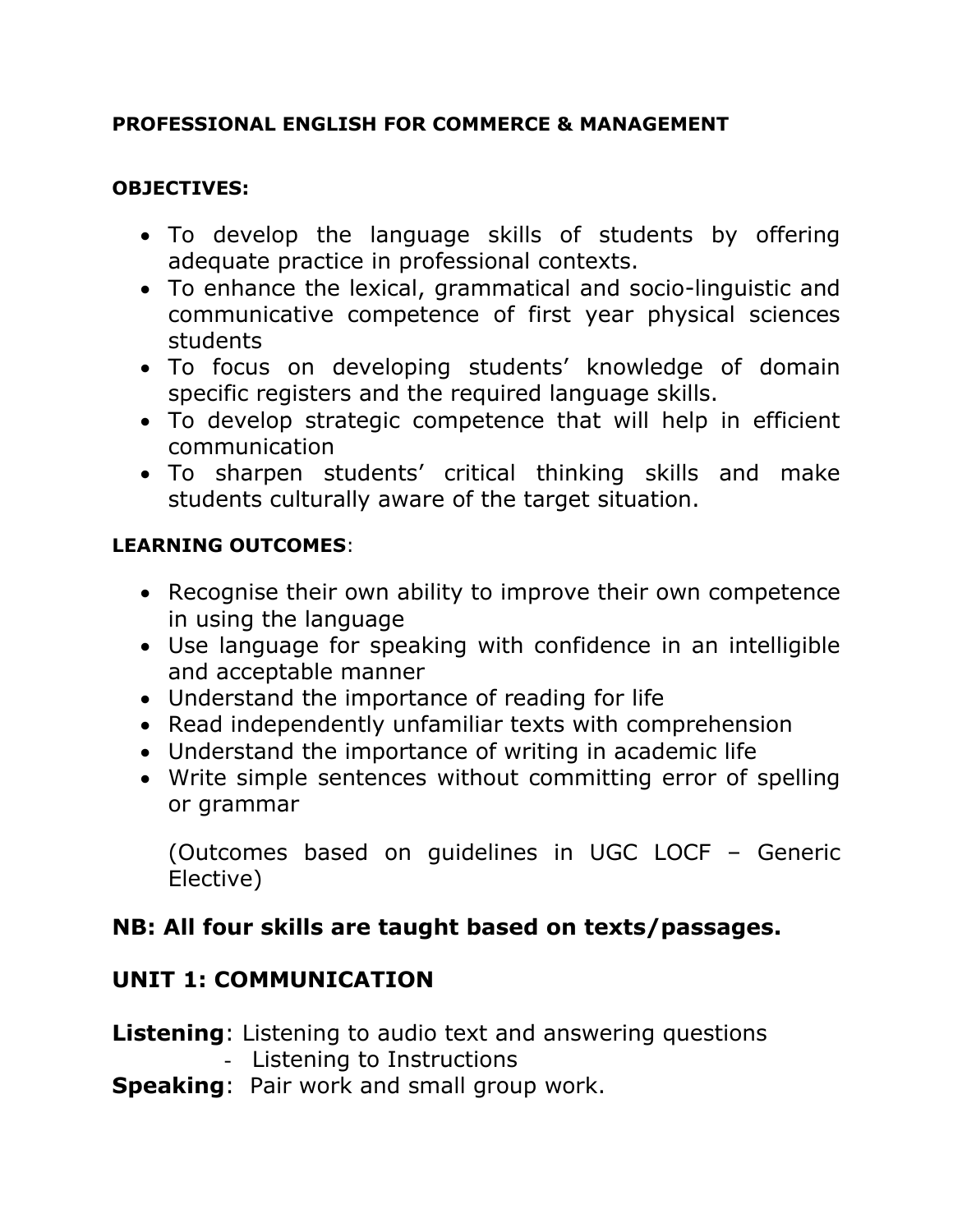**Reading:** Comprehension passages –Differentiate between facts and opinion

**Writing:** Developing a story with pictures**.**

**Vocabulary:** Register specific - Incorporated into the LSRW tasks

## **UNIT 2: DESCRIPTION**

**Listening:** Listening to process description.- Drawing a flow chart.

**Speaking: Role play (formal context)** 

**Reading:** Skimming/Scanning- Reading passages on products, equipment and gadgets.

**Writing:** Process Description –Compare and Contrast

 Paragraph-Sentence Definition and Extended definition- Free Writing.

**Vocabulary:** Register specific -Incorporated into the LSRW tasks.

# **UNIT 3: NEGOTIATION STRATEGIES**

**Listening:** Listening to interviews of specialists / Inventors in fields

(Subject specific)

**Speaking**: Brainstorming.(Mind mapping).

Small group discussions (Subject- Specific)

**Reading:** Longer Reading text.

**Writing**: Essay Writing (250 words)

 **Vocabulary:**Register specific - Incorporated into the LSRW tasks

# **UNIT 4: PRESENTATION SKILLS**

**Listening**: Listening to lectures. **Speaking:** Short talks.

**Reading:** Reading Comprehension passages

**Writing:** Writing Recommendations

Interpreting Visuals inputs

**Vocabulary:** Register specific -Incorporated into the LSRW tasks

# **UNIT 5: CRITICAL THINKING SKILLS**